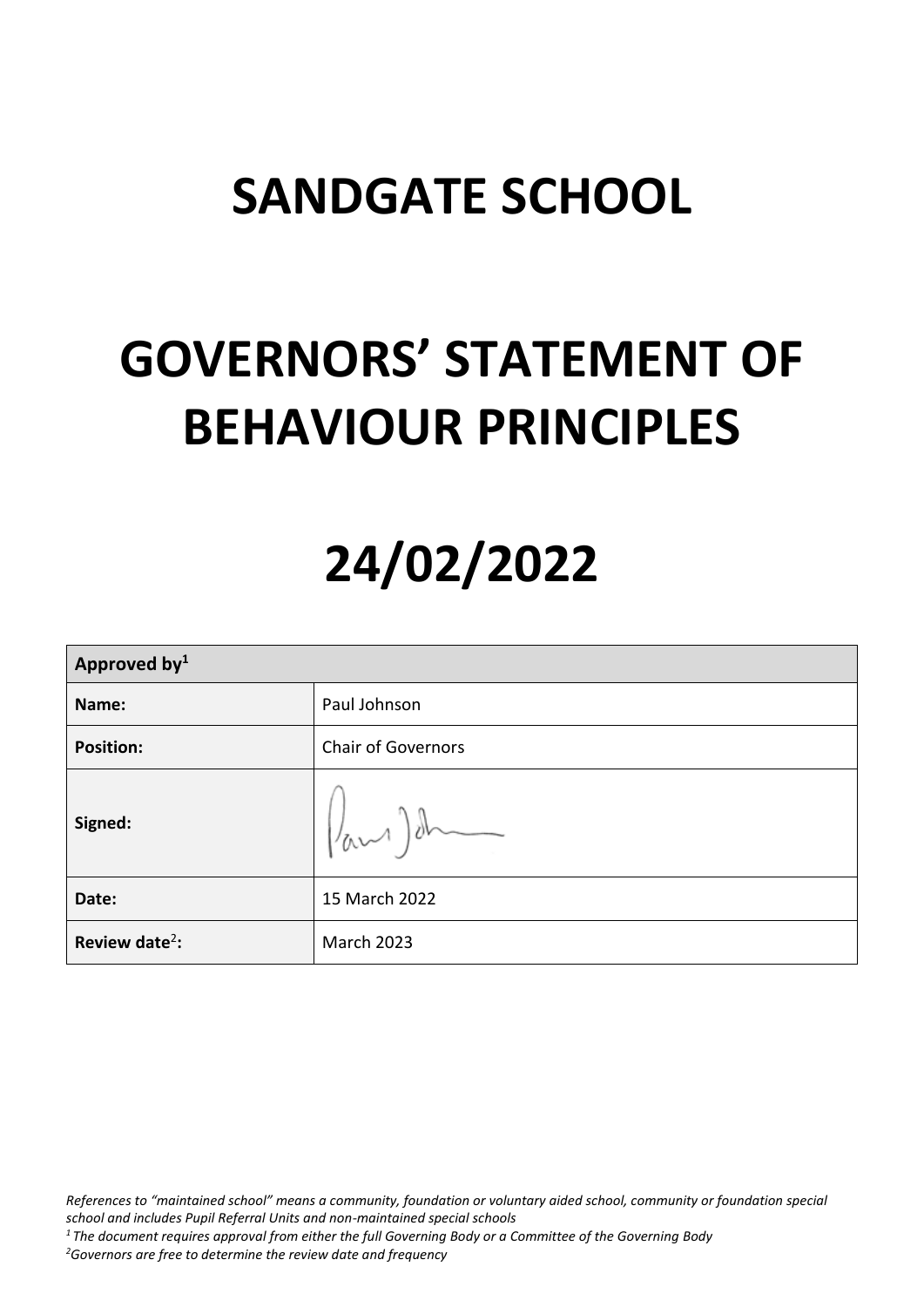## **REVIEW SHEET**

**The information in the table below details earlier versions of this document with a brief description of each review and how to distinguish amendments made since the previous version date (if any).**

| <b>Version</b><br><b>Number</b> | <b>Version Description</b>                                                                                                                                                                                                                                                                                                  | <b>Date of Revision</b> |
|---------------------------------|-----------------------------------------------------------------------------------------------------------------------------------------------------------------------------------------------------------------------------------------------------------------------------------------------------------------------------|-------------------------|
| $\mathbf{1}$                    | Original                                                                                                                                                                                                                                                                                                                    | September 2013          |
| $\overline{2}$                  | Reformatted only                                                                                                                                                                                                                                                                                                            | February 2014           |
| 3                               | Minor amendment to include prevention of Radicalisation                                                                                                                                                                                                                                                                     | August 2015             |
| 4                               | Changes to reflect the fact that from 1 <sup>st</sup> January 2016, schools<br>no longer have a statutory obligation to have in place a Home<br>School Agreement. If schools choose to do so, they can have a<br>voluntary Home School Agreement. Also includes reference to<br>Code of Conduct for staff and other adults. | <b>March 2016</b>       |
| 5                               | Updated to include amendments to statutory guidance                                                                                                                                                                                                                                                                         | <b>March 2017</b>       |
| 6                               | Updated to include DfE recommendation that Academy Trusts<br>should have a statement of principles                                                                                                                                                                                                                          | September 2019          |
| $\overline{7}$                  | Updated to reflect the changes in the model Whole School<br>Behaviour Policy and Keeping Children Safe in Education 2021                                                                                                                                                                                                    | November 2021           |
|                                 |                                                                                                                                                                                                                                                                                                                             |                         |
|                                 |                                                                                                                                                                                                                                                                                                                             |                         |
|                                 |                                                                                                                                                                                                                                                                                                                             |                         |
|                                 |                                                                                                                                                                                                                                                                                                                             |                         |
|                                 |                                                                                                                                                                                                                                                                                                                             |                         |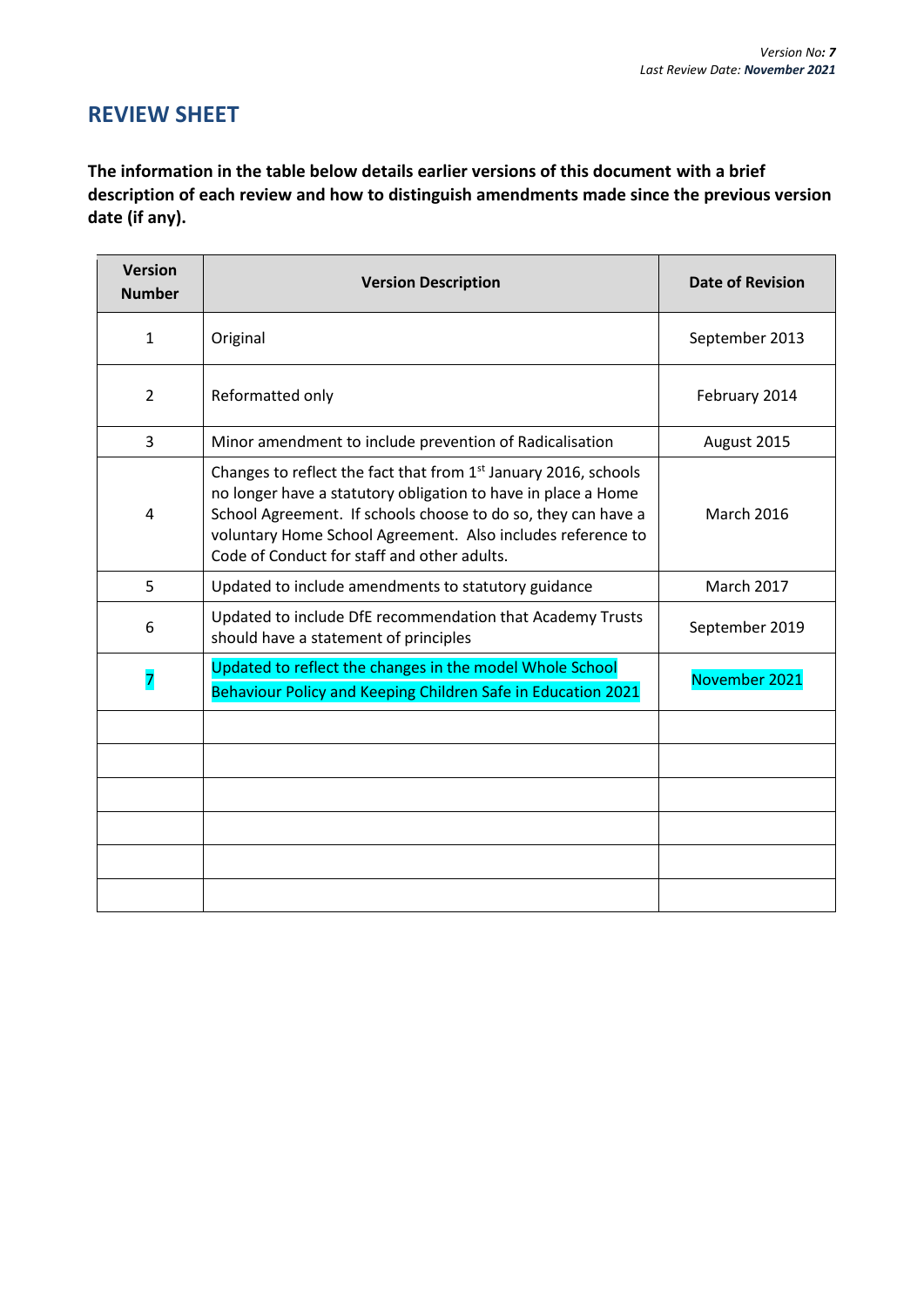## **Definitions**

For the purposes of this Statement, a child, young person, pupil or student is referred to as a 'child' or a 'pupil'.

Wherever the term 'parent' is used this includes any person with parental authority over the child concerned e.g. carers, legal guardians etc.

Wherever the terms 'Governors' or 'Governing Body' are used, this includes the Management Committee of a Pupil Referral Unit and the Academy Trust/Local Advisory Board where they have chosen to adopt a Statement of Principles. [Delete once terminology throughout this document has been amended/adjusted]

### **Introduction**

Section 88 of the Education and Inspections Act 2006 requires Governing Bodies and Management Committees of maintained schools to have regard to the statutory guidance from the Secretary of State for Education in making and reviewing a written statement of behaviour. The Governing Body has a duty to produce, and review, a written statement of general principles to guide the Head teacher in determining measures to promote good behaviour and discipline amongst pupils. The statutory guidance document ['Behaviour and discipline in schools' –](https://www.gov.uk/government/publications/behaviour-and-discipline-in-schools-guidance-for-governing-bodies) Guidance for Governing Bodies' has been used as a reference in producing this Statement of Behaviour Principles.

Schools are required to have a Behaviour Policy and procedures which includes the school rules. It is the responsibility of the Head teacher along with the staff in the school to produce the school's Whole School Behaviour Policy and procedures and the duty of the Governing Body to provide the Head teacher with a clear written statement of the principles around which the Whole School Behaviour Policy and procedures will be formed and follow. The Statement of Behaviour Principles will be reviewed regularly as indicated on the title page to take account of any legislative or other changes which may affect the content or relevance of this document. The Statement is published on the school's website.

In deciding on these Behaviour Principles, the Governors consulted with parents, pupils, school staff and the Head teacher to ensure that the Principles are both relevant and appropriate for the standard of behaviour expected (school rules); the use of rewards and sanctions; the circumstances in which reasonable force will be used and when multi-agency assessment will be considered for pupils who display continuous disruptive behaviour in our school.

In terms of staff and other adults, any person whose work brings them into contact with children including volunteers must follow the principles and guidance outlined in the school staff Code of Conduct which also applies to other adults working with the children in the school. In addition to this Code of Conduct, all employees engaged to work under Teachers' Terms and Conditions of Employment have a statutory obligation to adhere to the 'Teachers' St[andards 2012 \(rev 2021\)](https://assets.publishing.service.gov.uk/government/uploads/system/uploads/attachment_data/file/1007716/Teachers__Standards_2021_update.pdf)' and in relation to the Code of Conduct, Part 2 of the Teachers' Standards – Personal and Professional Conduct.

Part 1 of the Teachers' Standards also requires teachers to Manage behaviour effectively to ensure a good and safe learning environment. In doing so they are required to:

- have clear rules and routines for behaviour in classrooms, and take responsibility for promoting good and courteous behaviour both in classrooms and around the school, in accordance with the school's behaviour policy and procedures;
- have high expectations of behaviour, and establish a framework for discipline with a range of strategies, using praise, sanctions and rewards consistently and fairly;
- manage classes effectively, using approaches which are appropriate to pupils' needs in order to involve and motivate them;
- maintain good relationships with pupils, exercise appropriate authority, and act decisively when necessary.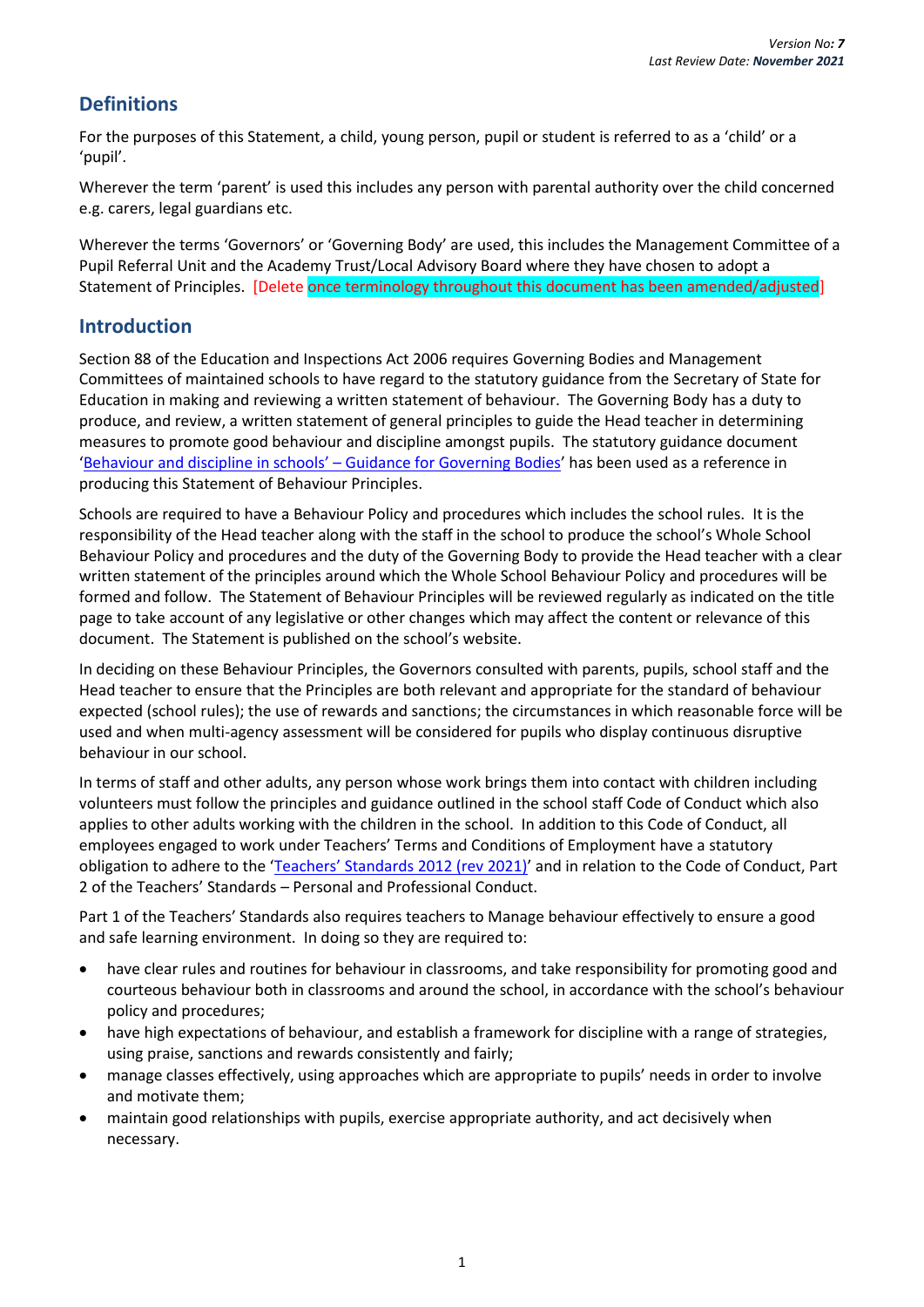### **Principles**

#### **Right to feel safe at all times**

All young people and staff have the right to feel safe at all times whilst in school. There should be mutual respect between staff and pupils; pupils and their peers; staff and their colleagues and staff and parents or other visitors to the school. All members of the school community must be aware that bullying or harassment of any description is unacceptable and, even if it occurs outside normal school hours, will be dealt with in accordance with the sanctions laid out in the Whole School Behaviour Policy and procedures.

All staff must be aware of the risk of abuse, neglect, exploitation and radicalisation and be alert to changes in a pupil's behaviour which could indicate that they may need help or protection. The school's Online Safety Policy includes our procedures for promoting online safety and preventing access to terrorist and extremist materials when accessing the internet. Pupils' resilience to radicalisation will be built up by achieving a positive ethos in school as laid out in the Whole School Behaviour Policy and procedures and with the promotion of fundamental British values. This will be supported by teaching delivered through the PSHE curriculum and tailored to students individual levels of understanding and cognition.

The school's Child Protection Policy and procedures also includes details of how we will respond to reports of abuse, neglect, exploitation and sexual violence and sexual harassment.

#### **High standards of behaviour**

The Governors strongly believe that high standards of behaviour lie at the heart of a successful school. Such expected behaviour by the entire school community will enable all its young people to make the best possible progress in all aspects of their school life and work, and all staff to be able to teach and promote good learning without interruption.

The Governors also believe that the expectation of high standards of behaviour which are required during the school day can have a positive effect on the life of young people outside school in encouraging them to become acceptable members of the wider community.

The Governors expect that students will be supported to achieve high standards of behaviour in ways that take into accounts students individual support needs. Students will be supported by Positive Behaviour Support Plans which will be shared with parents and all staff.

#### **Inclusivity and Equality**

Our School is an inclusive school. All members of the school community should be free from discrimination of any description and this is further recognised in our Single Equality Scheme and promoted in the day-to-day running of the school.

age, disability, gender reassignment, pregnancy, race, religious belief, ethnicity or sexual orientation/identity.

The Whole School Behaviour Policy and procedures must emphasise that bullying and discrimination as a result of age, disability, gender reassignment, pregnancy, race, religious belief, ethnicity or sexual orientation/identity or background is absolutely unacceptable and attracts a zero tolerance attitude. The Policy and procedures must, therefore, include an anti-bullying statement which is clear, concise and is understood by all members of the school community. Measures to counteract bullying of all forms including cyber bullying, sharing of nude and/or semi-nude images/videos, sexual violence and sexual harassment and other forms of child on child abuse (also known as peer on peer abuse) and discrimination should be included in the procedures and consistently applied and monitored for their effectiveness.

The school's legal duties to comply with the Equality Act 2010 and which are described in the School's Single Equality Scheme will be further reinforced through the Whole School Behaviour Policy and procedures and will seek to safeguard vulnerable pupils. It recognised that a number of our pupils will require addition al support to demonstrate positive behaviour.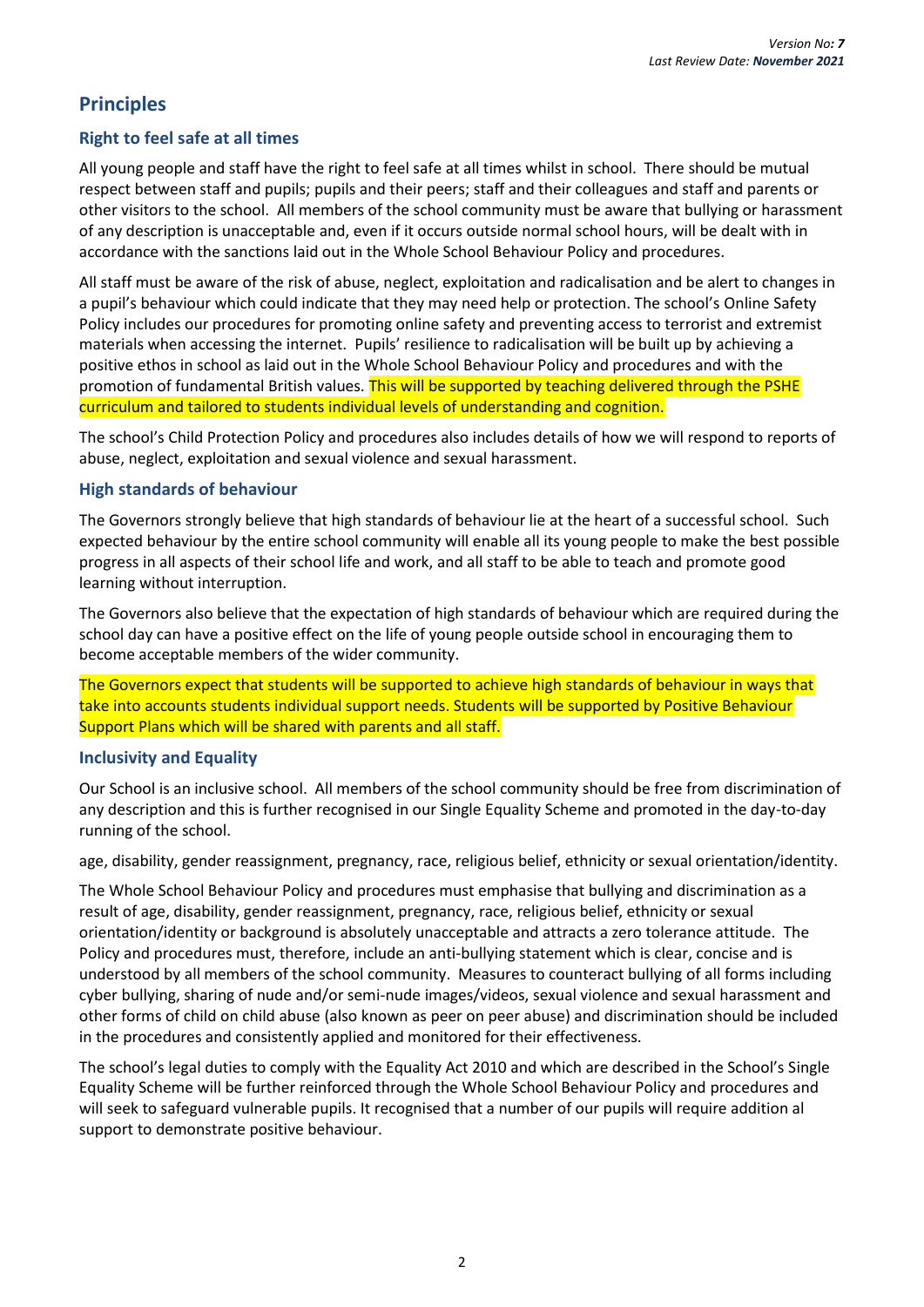#### **Mental health and behaviour**

Where children have suffered abuse and neglect, or other potentially traumatic adverse childhood experiences, this can have a lasting impact throughout childhood, adolescence and into adulthood. It is key that staff are aware of how these children's experiences, can impact on their mental health, behaviour, and education. Reference to how the school will respond to children with mental health and the effects of this on their behaviour must be included in the Whole School Behaviour Policy and procedures.

#### **School Rules**

The Governors expect rules to be simple and kept to a minimum. The Governors believe in consistent systems differentiated by age and ability, working towards taking responsibility for our actions – in choice and consequence. We expect that all staff will support rules and codes and ensure consistent and individual application and expectations across the school day.

#### **Rewards**

The Governors expect the Whole School Behaviour Policy and procedures to include a wide range of rewards which are clear and enable staff and others with authority to apply them consistently and fairly across the whole school. The Governors recognise that while the principles guiding the application of rewards will be consistent the nature of rewards will be tailored to the needs and interests of individual pupils. The rewards system will encourage good behaviour in the classroom and elsewhere in the school. The Governors expect that any rewards system is explained to others who have responsibility for young people such as extended school provision and, where applicable, home to school transport so that there is a consistent message to pupils that good behaviour reaps positive outcomes. The rewards system must be regularly monitored for consistency, fair application and effectiveness.

#### **Sanctions**

Sanctions for unacceptable/poor behaviour should be known and understood by all staff, other adults with authority for behaviour, pupils and parents. Like rewards, sanctions must be consistently applied across the whole school, including extended school provision and, where applicable, home to school transport.

 The Whole School Behaviour Policy and procedures should explain how and when exclusions (both fixedterm and permanent) will be used as a sanction. The Policy and procedures should include the provision for an appeal process against a sanction where a pupil or parent believes the school has exercised its disciplinary authority unreasonably. The Governors, however, believe that the exclusion sanction should only be used as a last resort. 'Unofficial' exclusions are illegal and so must be avoided. The Head teacher may inform the Police, where necessary and appropriate, if there is evidence of a criminal act or it is thought that one may take place.

It is important that sanctions are monitored for their proper use, consistency and effective impact. Sanctions will be differentiated based upon the individual need and level of understanding

#### **Home/School Agreement**

While Sandgate School does not require Parents to sign a formal Home / School Agreement parents/carers should be encouraged and helped to support their children's education, whilst pupils should be helped to understand their responsibilities during their time at school, in the local community and in preparation for their life after school.

#### **Power to Screen and Search Pupils**

The Governors expect the Whole School Behaviour Policy and procedures to clearly explain to staff and others with authority their powers in relation to the screening and searching of pupils for items which are 'prohibited' and/or banned in accordance with the school rules.